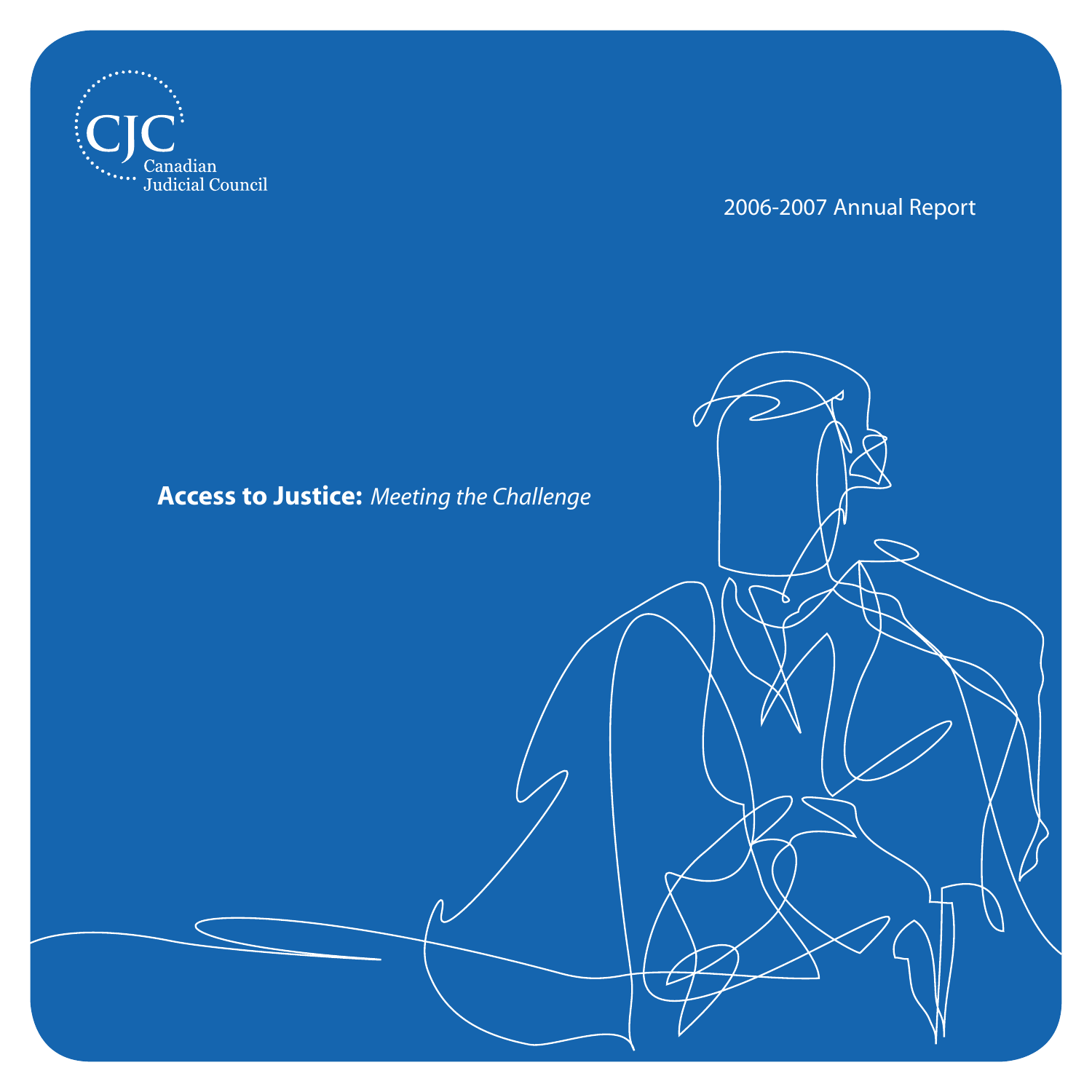© Canadian Judicial Council Catalogue Number JU10-2007 ISBN 978-0-662-69894-4

Canadian Judicial Council Ottawa, Ontario Canada K1A 0W8

Telephone: (613) 288-1566 Fax: (613) 288-1575 Email: info@cjc-ccm.gc.ca

Also available on the Council's Web site at www.cjc-ccm.gc.ca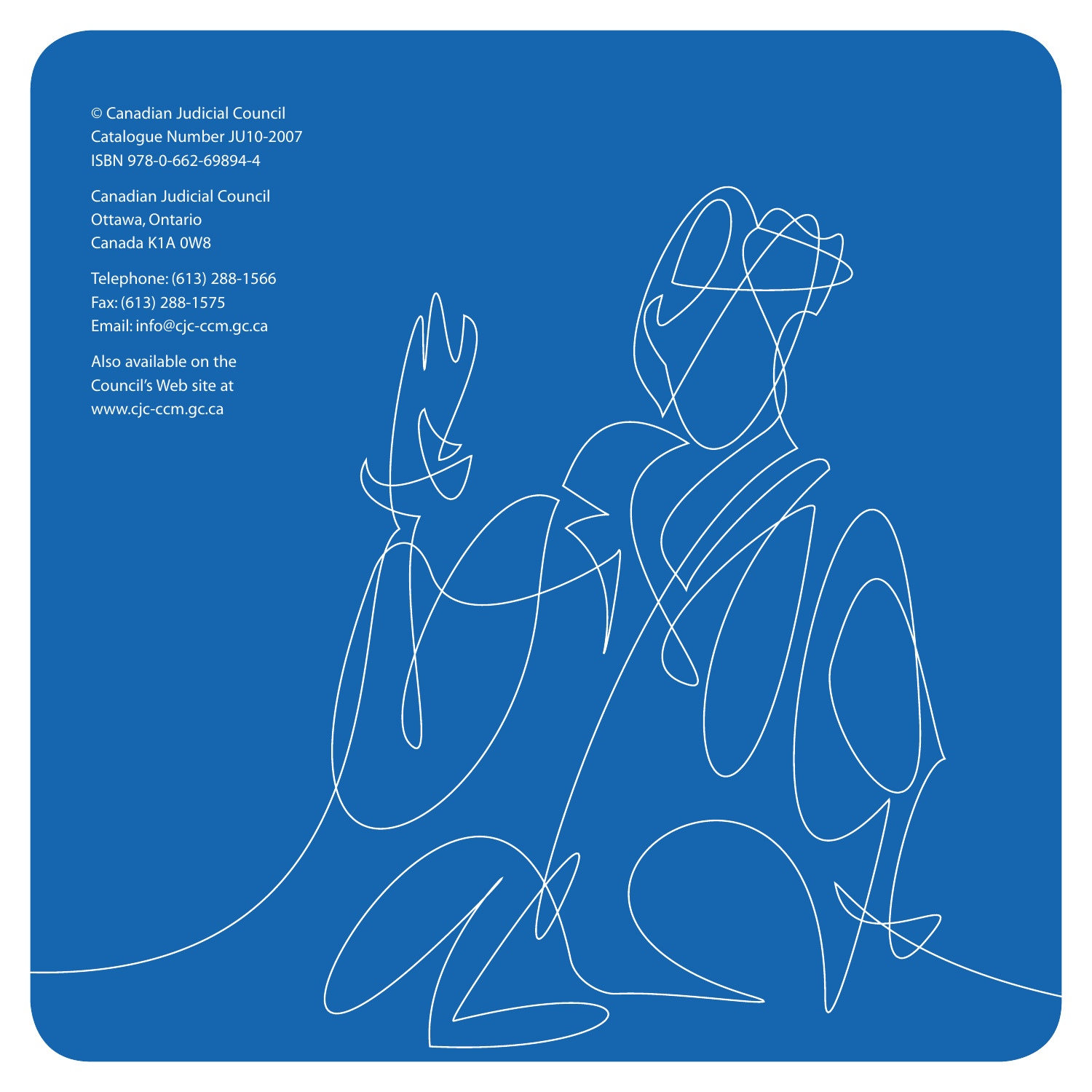# Table of Contents

1 [Message from the Chairperson](#page-4-0)

# $\overline{\phantom{a}}$

[The Canadian Judicial Council's committee work](#page-5-0)

# 4

[How the Canadian Judicial Council is supporting access to justice](#page-7-0)

# 6

[Making information about our justice system more accessible](#page-9-0)

# 7

[Addressing family law issues](#page-10-0)

7

[Meeting the public's expectations](#page-10-0)

# 16

[Complaint process](#page-19-0)

# 17

[Complaint statistics](#page-20-0)

# 18

[Canadian Judicial Council Statement Of Expenditures Fiscal Year 2006-2007](#page-21-0)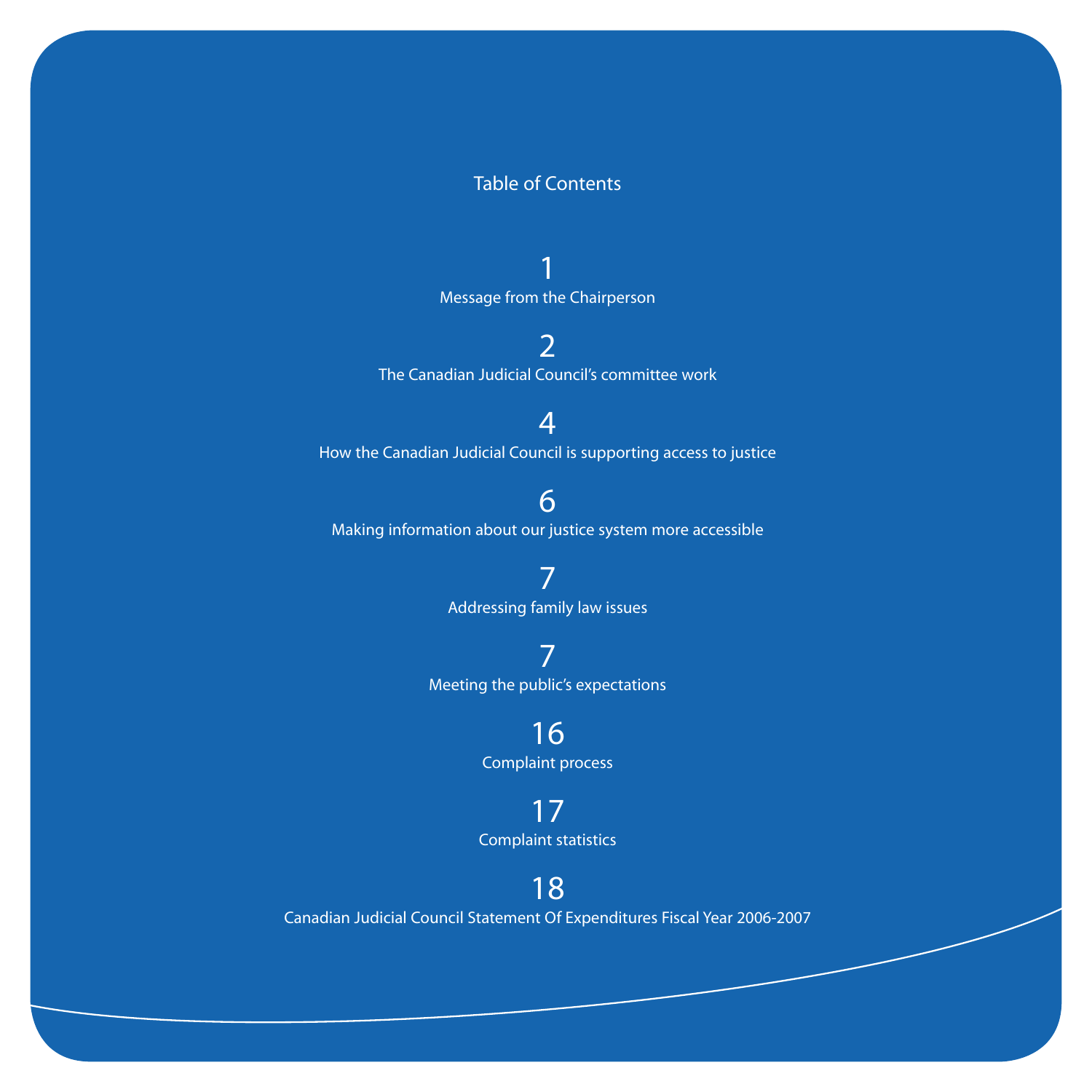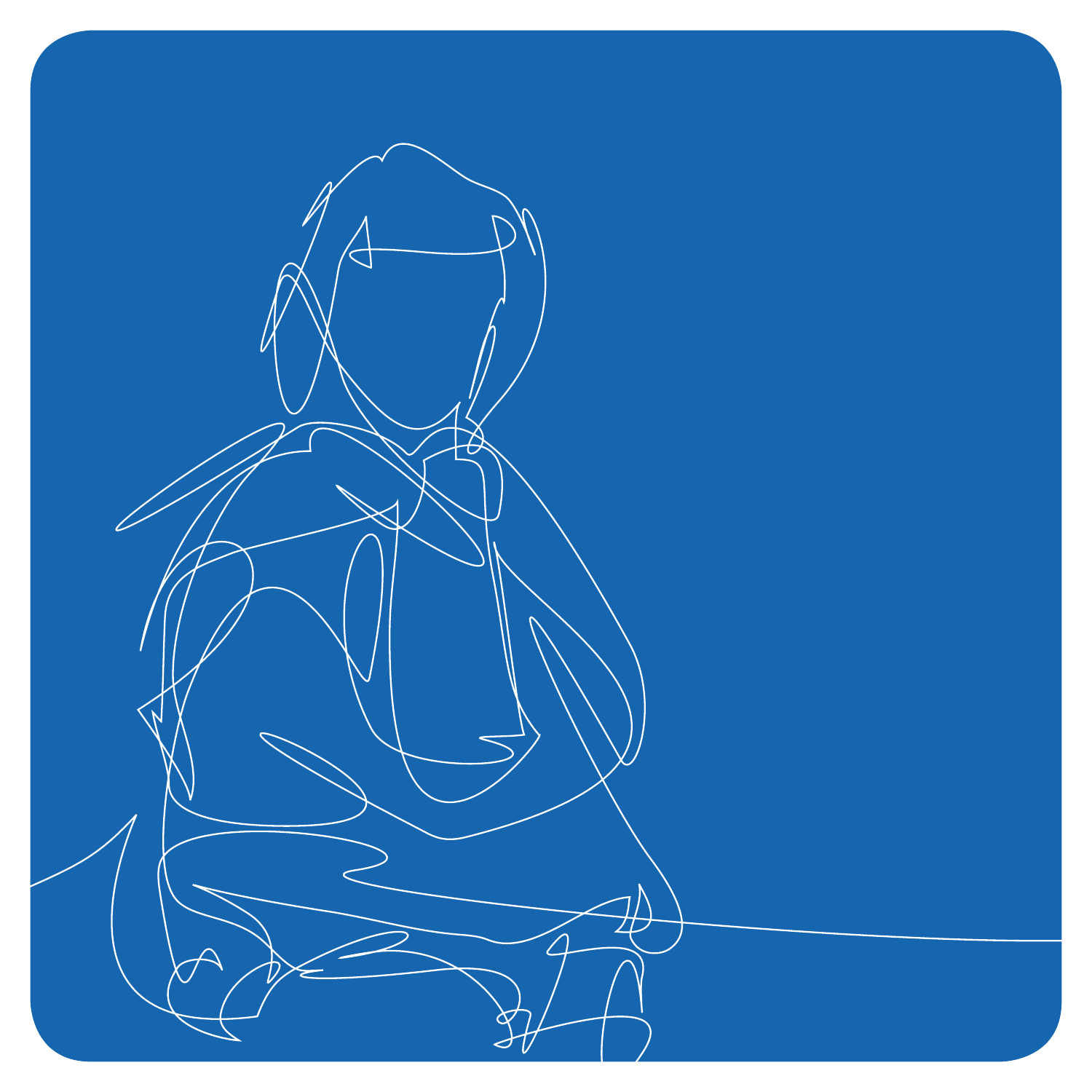## The challenges we face

<span id="page-4-0"></span>Canada has a strong and healthy justice system. Indeed, our courts and justice system are looked to by many countries as exemplary. We have well-appointed courtrooms, presided over by highly qualified judges. Our judges are independent and deliver impartial justice, free of fear and favour. Canadians can be proud of their justice system.

Yet, as in every other human institutional endeavour, the provision of justice is an ongoing process. It is never done, never fully achieved. Each decade, each year, each month, indeed each day, brings new challenges. Canadian society is changing more rapidly than ever before. So is the technology by which we manage these changes. Thus it should come as no surprise that Canada's justice system, in 2007, faces challenges.

One of the most pressing problems is access to justice. The most advanced justice system in the world is a failure if it is not able to provide justice to the people it is meant to serve. Access to justice is therefore critical. Unfortunately, many Canadian men and women find themselves unable, mainly for financial reasons, to access the Canadian justice system. My colleagues on the Canadian Judicial Council are concerned about this problem and are committed to address it through their work on self-represented litigants, court administration and other initiatives aimed at improving access to the justice system.

Sadrehlin arc

The Right Honourable Beverley McLachlin Chief Justice of Canada and Chairperson of the Canadian Judicial Council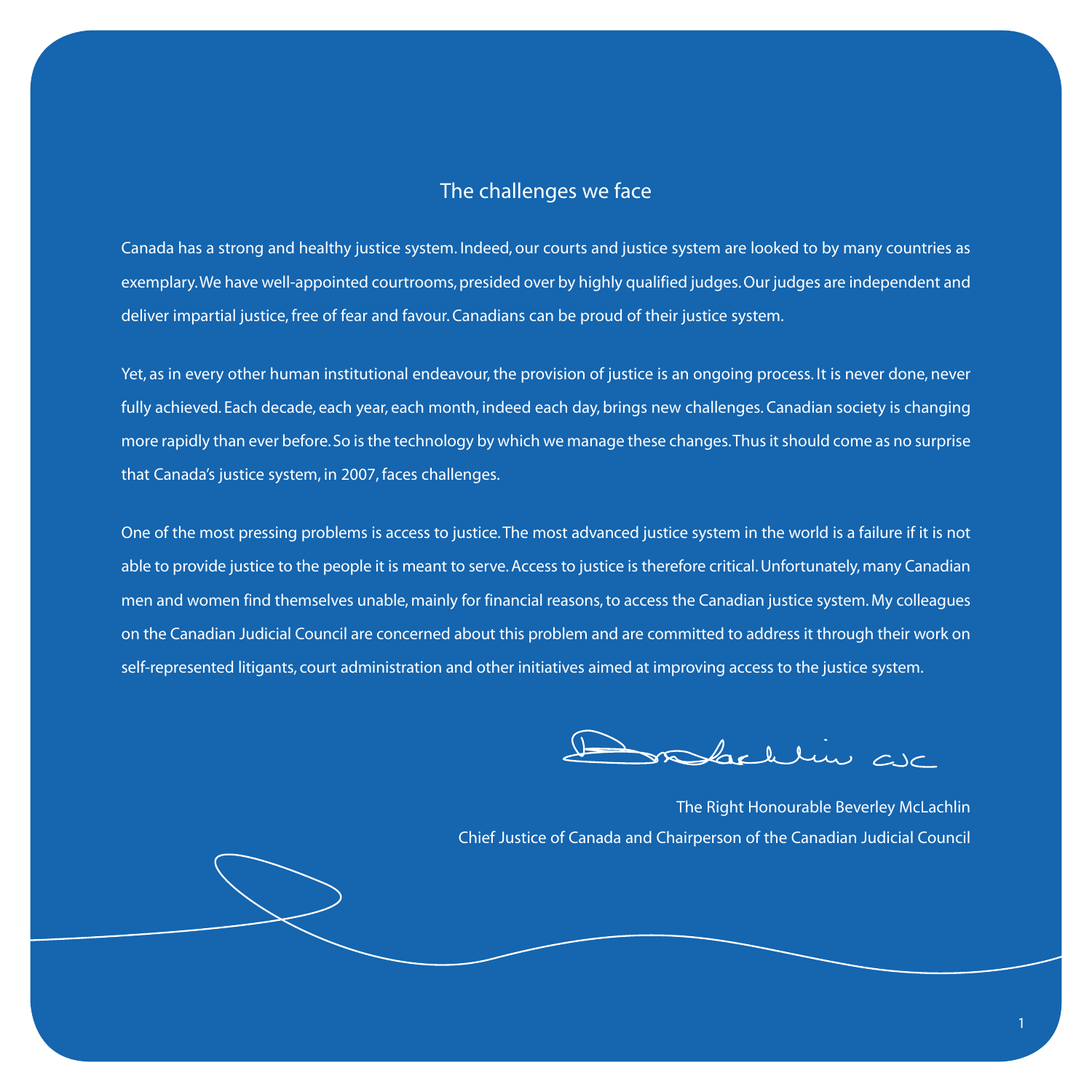#### The Canadian Judicial Council's committee work

<span id="page-5-0"></span>The Chief Justice of the Supreme Court of Canada, the Right Honourable Beverley McLachlin, chairs the Canadian Judicial Council. The Council consists of 39 chief justices and associate chief justices who oversee the work of more than 1,050 federally appointed judges in Canada.

The Council's mandate, as set by the *Judges Act*, is to promote efficiency and uniformity in the courts and to improve the quality of judicial service. The Council has a vision for a just society, and its objectives are met through the hard work and dedication of its committee members.

The Council does many things to meet that vision. With an overall mandate to enhance the quality of judicial service in Canada, it is responsible for investigating complaints from the public and the government about the conduct (not the decisions) of federally appointed judges. Its review process acknowledges the public's right to voice concerns about judges who they believe have fallen short of the high standard we expect, while giving judges accused of misconduct an opportunity to respond to the complaint.

The Council also considers issues of principle, sets policy and provides tools to help judges and the judicial system remain efficient, uniform, and accountable. The work is done by various committees, supported by Canadian Judicial Council staff.

The chief justices of each province are responsible for the day-to-day administration of justice within their own jurisdictions across Canada. As the Council is unable to meet as often as it would like, its committee system allows members to work on a regular basis in smaller groups that focus on the issues that affect Canada's justice system. Some committees are permanent, standing committees; others are formed from time to time to deal with specific issues or projects.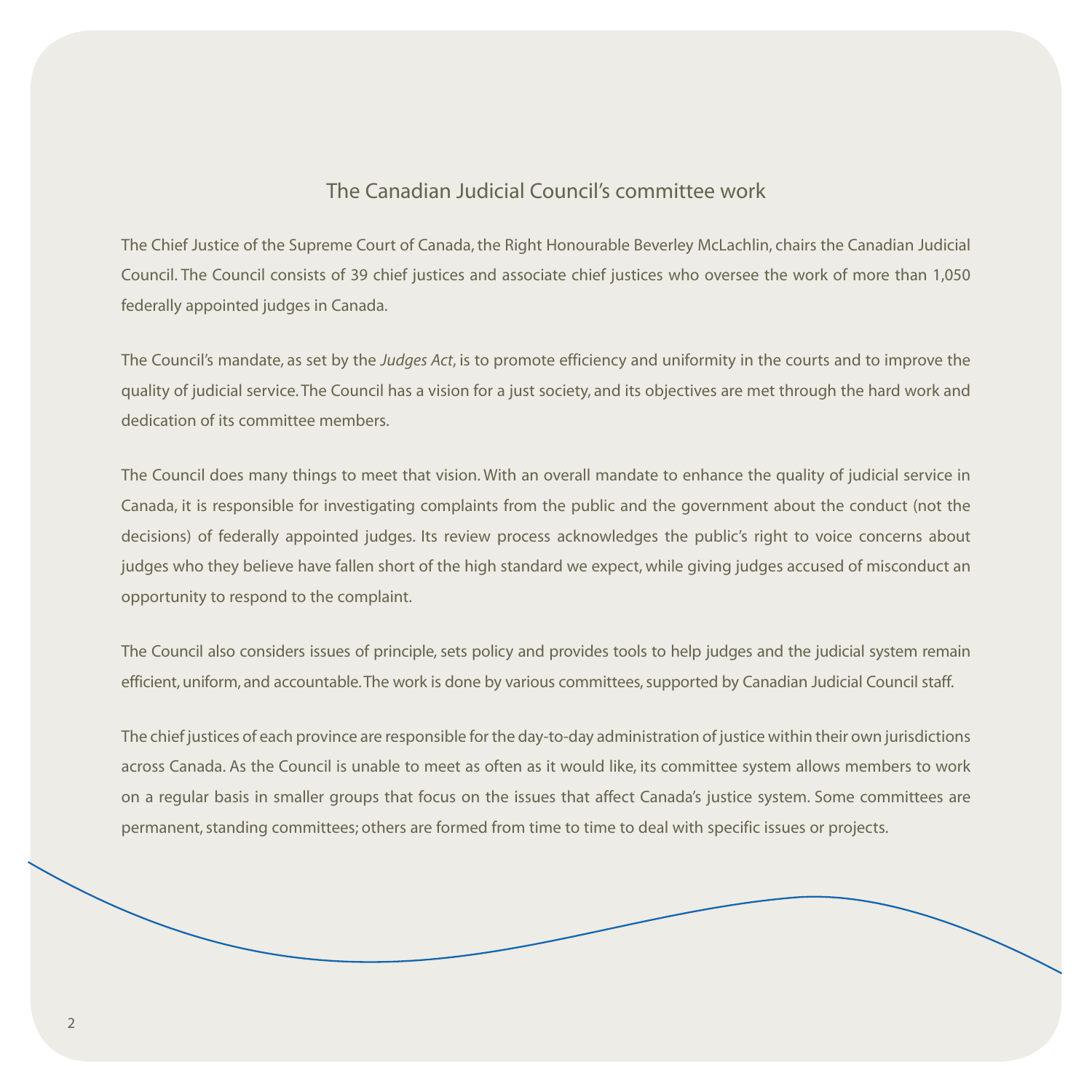Most committees conduct research and deliver tools for enhancing the quality, uniformity, and efficiency of the Canadian judicial system. They often work in consultation with experts and partners in the legal, private, and media sectors. The result of their research is presented to the Council at its two annual meetings for consideration and approval, and often takes the form of studies, guidelines, model policies, and other key documentation that is distributed to the wider justice community and, in most cases, to the general public.

The Executive Committee is composed of 11 members, and takes authority on behalf of the Council. It includes the chairs of most standing committees. It plays an important role in setting the Council's priorities. The structure of the Council and its committees is set out in this chart:

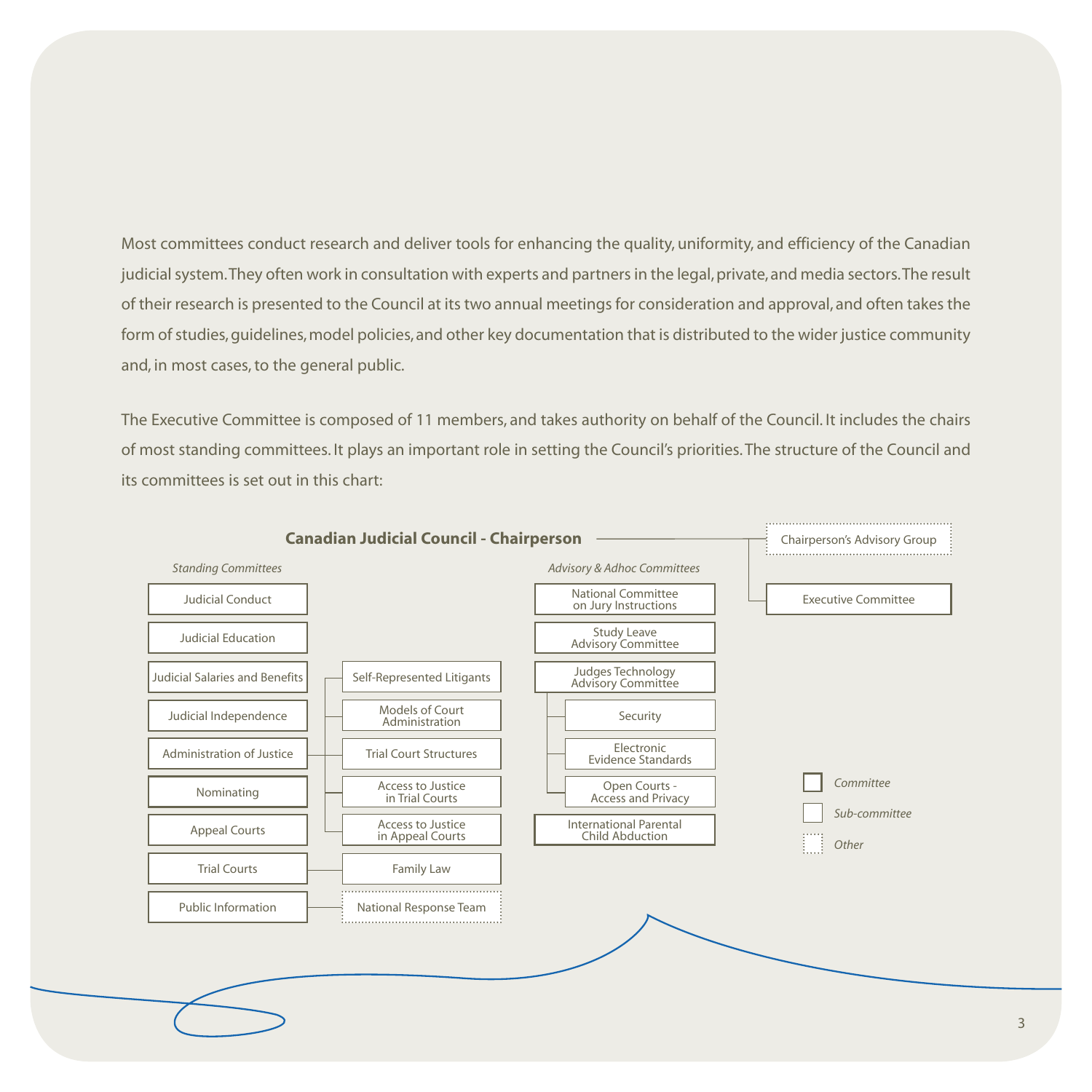#### How the Canadian Judicial Council is supporting access to justice

<span id="page-7-0"></span>The Administration of Justice Committee plays an important role in Canada's justice system. Its focus is to ensure equal access to justice in courts across the country. It does this by consulting on changes to court structure and providing information and tools that judges can use to respond to new issues.

While access to justice is, in fact, the general mandate of the Committee, their priority this year was ensuring that selfrepresented persons who appear in the court system have fair access and equal treatment in the courts. How are they working on this?

After extensive work by the Committee, a statement of principles on self-represented persons was issued in December 2006. The Committee's work began with a detailed examination of the issues facing self-represented persons in court. They concluded that self-represented persons are generally uninformed about their legal rights and about the consequences of the options they choose. They find court procedures complex, confusing, and intimidating and they generally do not have the knowledge to effectively participate in their own litigation.

The statement of principles is advisory, not a rigid code. Nevertheless, it states that judges and others in the justice system have a responsibility to promote opportunities for every litigant to understand and present their case in a meaningful way, whether or not they have legal representation.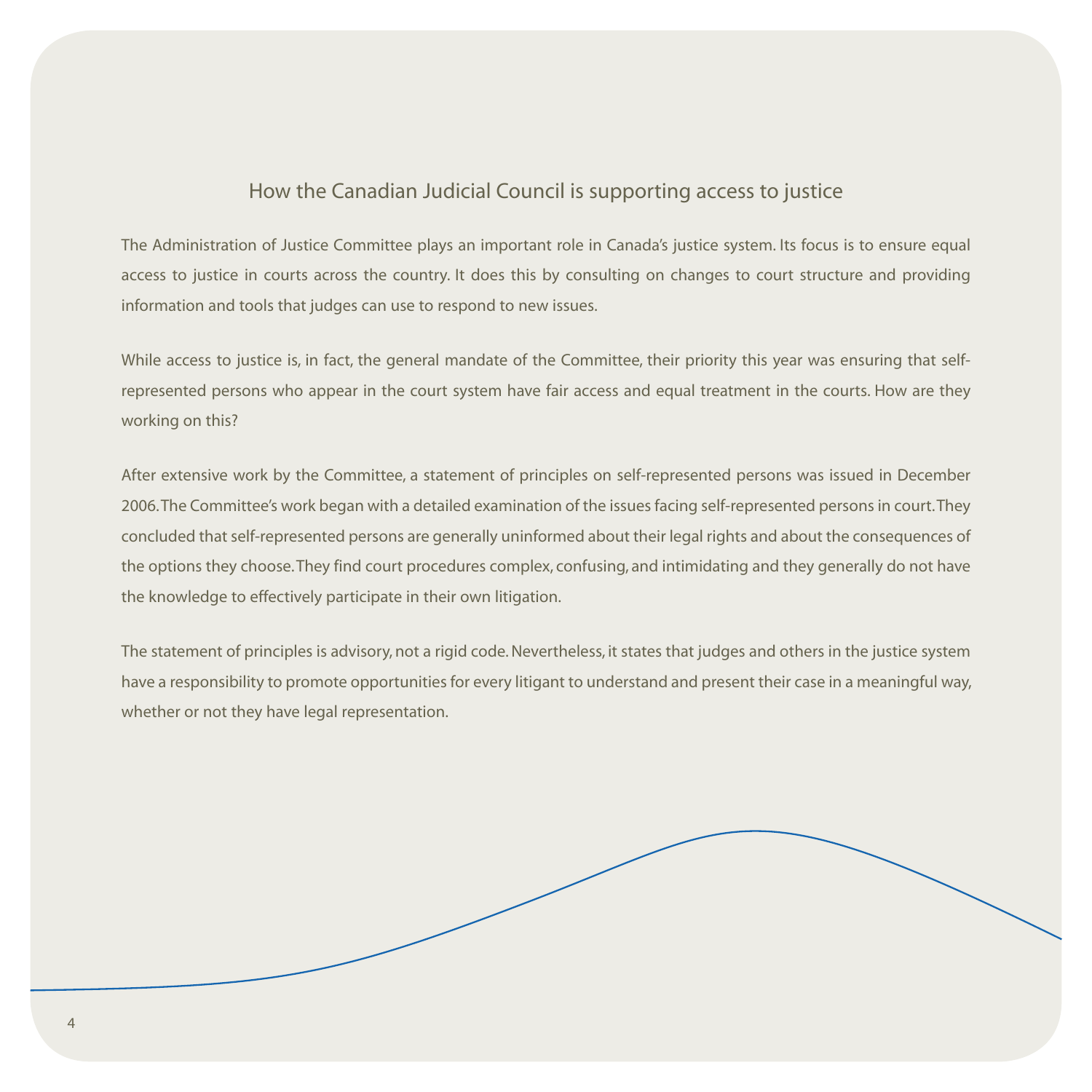Here is a summary of the principles:

- 1. We must promote rights of access to justice for those who represent themselves. This means that all aspects of the court process must be open, simple, and accommodating. The court process should be supplemented by alternate dispute resolution procedures and self-help support.
- 2. We must promote equal justice. Judges and courts should do everything possible to prevent unfair disadvantage to self-represented persons.
- 3. Judges and court administrators have a responsibility to meet the needs of self-represented litigants for simple information and referrals.
- 4. Self-represented litigants are expected to prepare their own case and make themselves familiar with court practices and procedures. They must be respectful of the court process and its officials. Vexatious litigants cannot abuse the process.

The full statement of principles can be found on the Council's website at **www.cjc.gc.ca**.

In conjunction with the statement of principles, other helpful working tools were developed to help judges assist people who represent themselves in court. These tools provide:

- o information for judges about the needs of self-represented litigants;
- o case law and annotations on issues that have impacted on those representing themselves in court;
- o advice and suggested plain language words to explain legal procedures to self-represented litigants in family, civil, and criminal cases; and
- o references for local resources for self-represented litigants.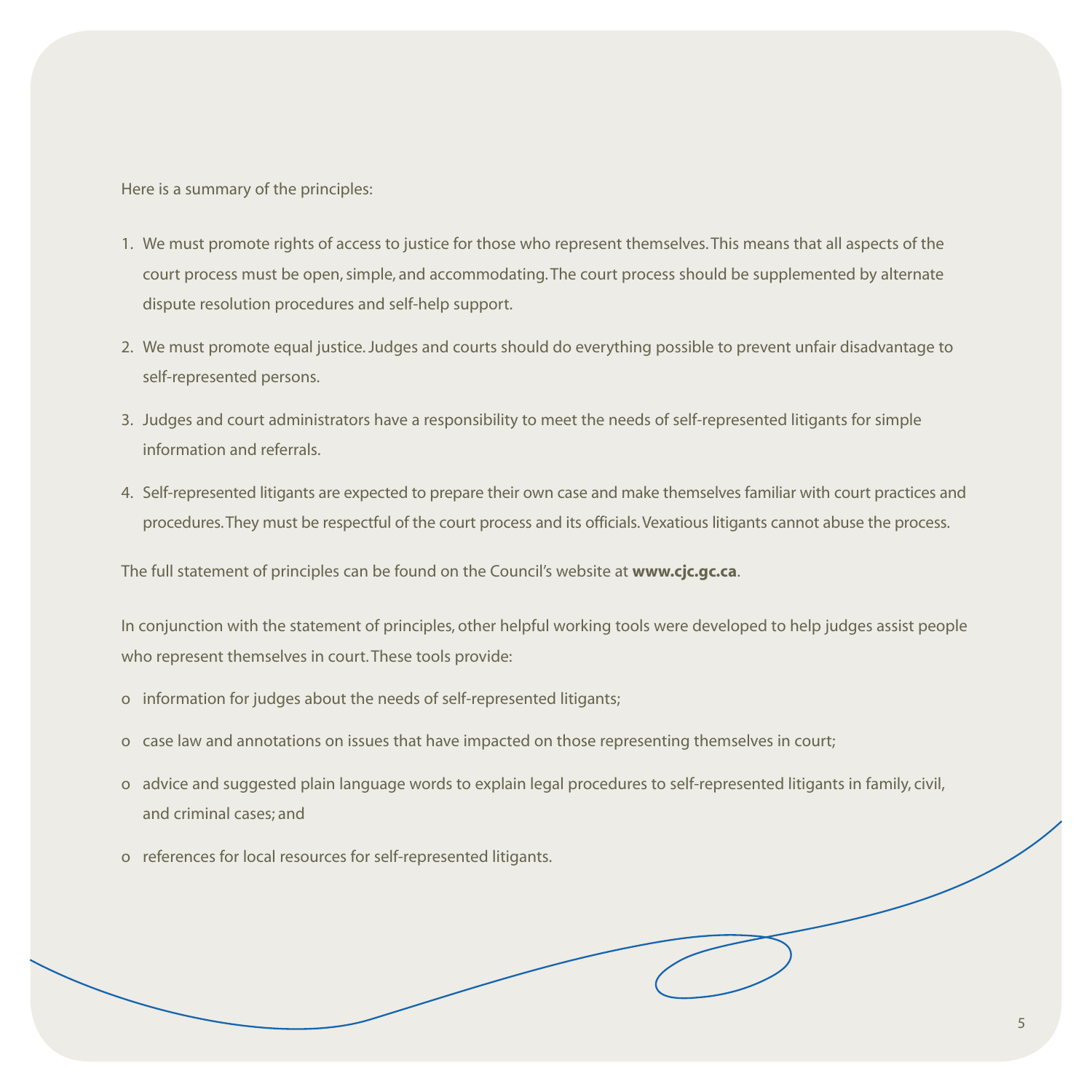#### Making information about our justice system more accessible

<span id="page-9-0"></span>While the Administration of Justice Committee has focused on enhancing access to justice in the courtroom, the Public Information Committee has put its energy into making information about our justice and judicial systems more accessible by the public.

A Communication Guide for Judges was written and will be published in 2007. It is a practical guide for judges wanting to improve their communication skills – with litigants in the courtroom, with the public, and with the media.

The Committee is reviewing the publication titled *The Canadian Justice System and the Media*, originally published in 2001. It will be posted on the new Canadian Judicial Council website and used in regional seminars on media and the courts.

> There are many ways to enhance access to justice. One is by providing judges with tools to help them assist unrepresented people appearing in their courtrooms. Another is by offering education and resources about our justice system to the public. The Public Information Committee is overseeing development of a new website for the Canadian Judicial Council. The new website will be a portal to educational resources and information about our courts and judges, the expected conduct of judges, news and publications, legal resources and, of course, the Canadian Judicial Council. Launch of the

> > new website is scheduled for fall 2007.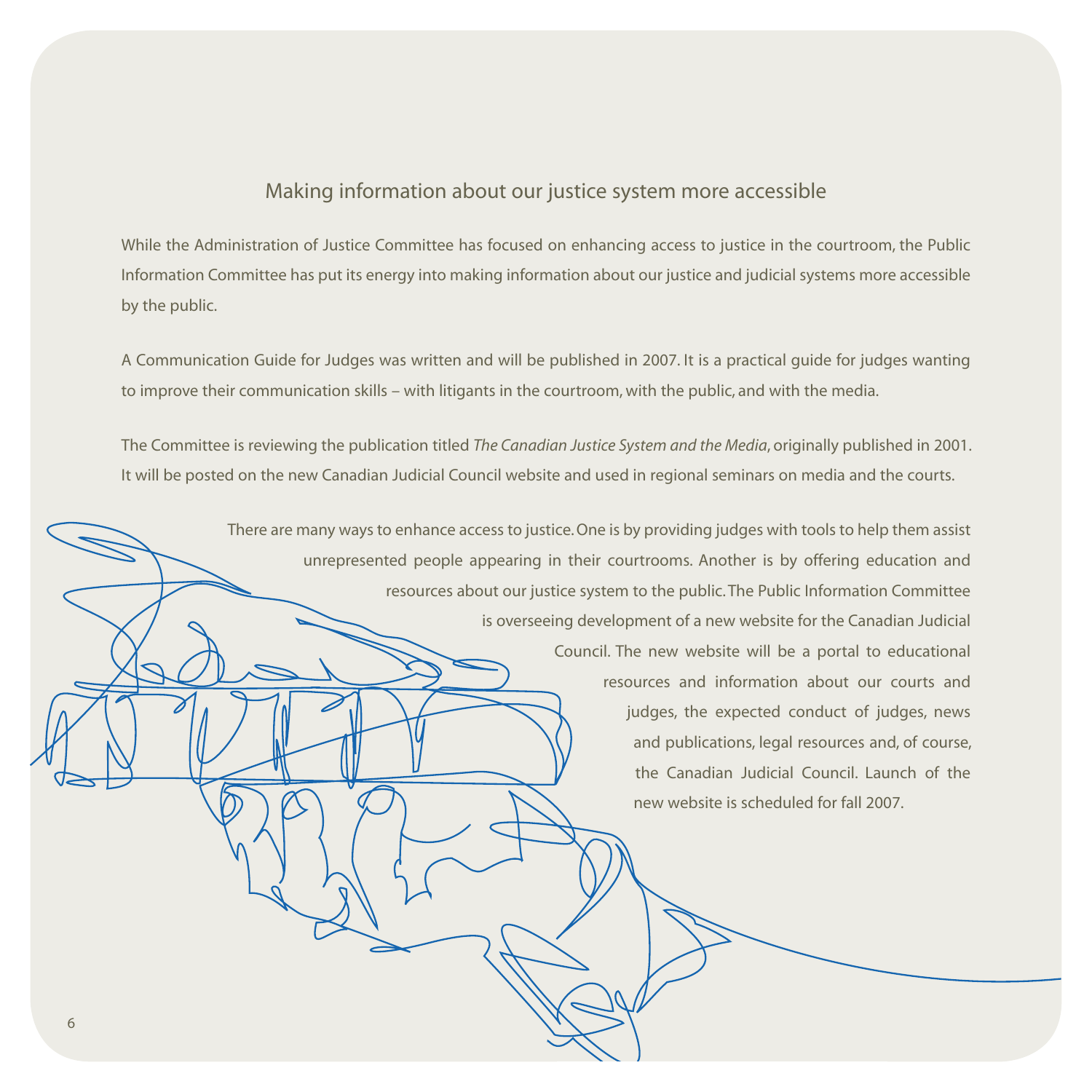## Addressing family law issues

<span id="page-10-0"></span>Many people within the Canadian justice system have expressed concerns about the needs of families involved in legal disputes. The problem of parental child abduction has become a topic of public and judicial debate, particularly as the mobility of parents increases.

As a result of recommendations from 2001 and 2006 Special Commissions held in the Hague on the civil aspects of international child abduction, the Council established the Special Committee on International Parental Child Abduction to act as a point of contact for judges involved in cases of international parental child abduction. In addition, the Trial Courts Committee's Family Law Sub-Committee has established a Canadian Network of Contact Judges to deal with issues of inter-jurisdictional parental child abduction and inter-jurisdictional cases of child custody.

The network is comprised of representatives from every province and territory. Its primary role is to improve and expedite the handling of cases. It recognizes the importance of judicial involvement and creates opportunities for judicial networking, collaboration, and education to deal with this serious problem.

## Meeting the public's expectations

Canadians have a right to expect the highest standard of integrity and personal conduct from our judges, both inside and outside the courtroom. In short, they must have confidence in our justice system.

If a judge is not fit to be a member of the judiciary, the justice system – through the Canadian Judicial Council's Judicial Conduct Committee – provides a way for the government and the public to voice its concerns about a federally appointed judge's conduct (not a judge's court decision), to investigate the judge's alleged inappropriate behaviour, and to remove them from office. At the same time, the system allows judges to respond to allegations of misconduct in a fair manner.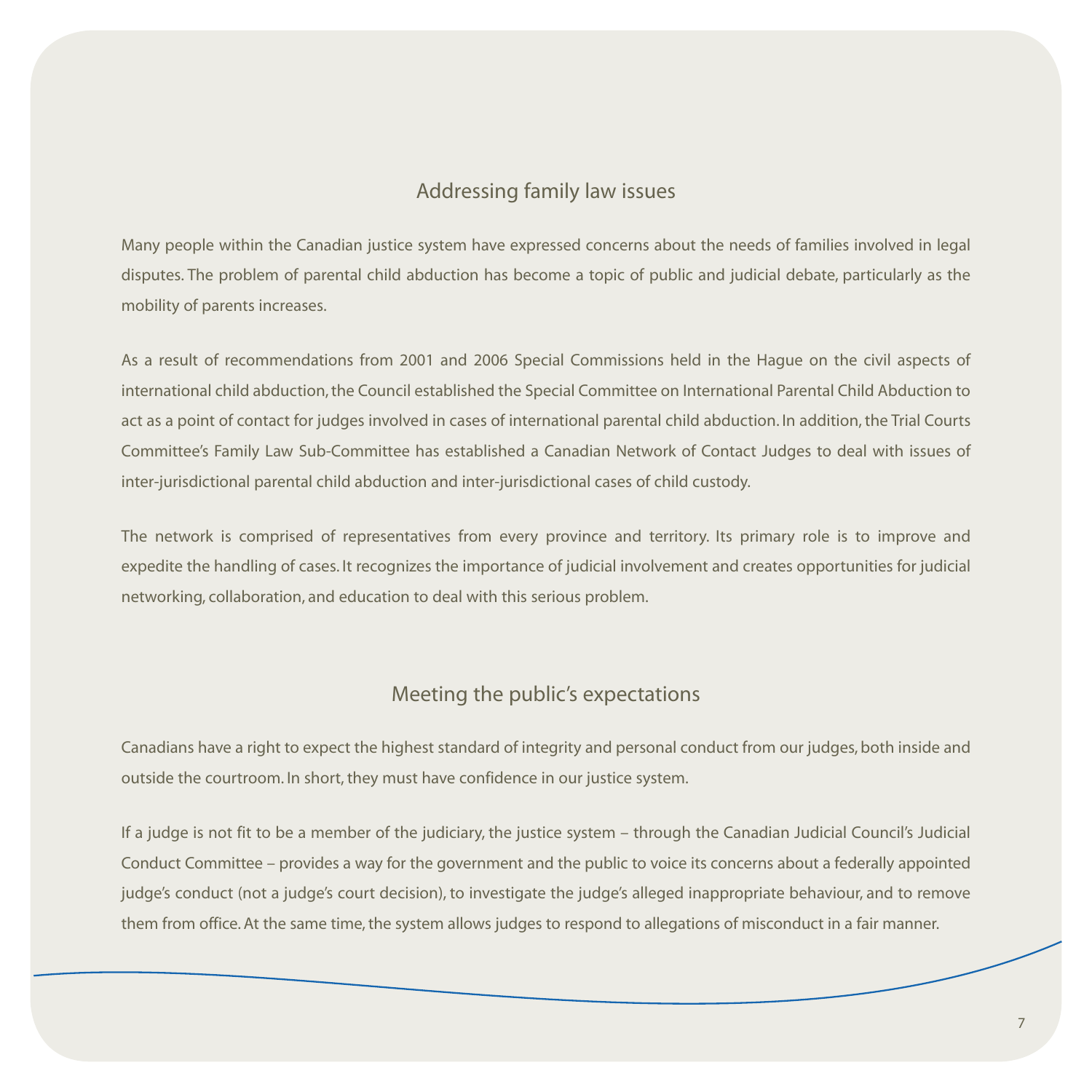All complaints are taken seriously. Some are dismissed upon initial review because they do not meet the criteria for review. For example, the complaint may be about a judge's decision in a case, not about the judge's conduct. Some complaints require further investigation by independent counsel or by a panel. Self-represented litigants continue to make up a large percentage of complaints received by the Council. The Public Information Committee is working on the Council's new website which will have enhanced information about the Canadian judicial system and the Council's role in handling complaints about judicial conduct.

Courtroom proceedings are challenging. They are demanding for judges and lawyers, and always difficult for litigants. Emotions often run high, particularly in family law cases. The issues become even more complex and poignant when a self-represented litigant is faced with the intricacies of a trial. It is unfortunate but expected that difficulties will arise, and that the participants will feel that matters were handled in an unsatisfactory way.

In some complaint cases, the judge's communication skills were less than ideal and the complainant alleged that the judge was disrespectful or biased. A significant number of complaints from self-represented litigants arise from their perception that the judge who heard their case was biased in some particular way – against self-represented litigants, against their gender, or against themselves. It is important to understand that while judicial impartiality is presumed, it is not always perceived that way by those in the courtroom.

Judges must take care in balancing the needs of the self-represented litigant to be guided through the proceeding without it appearing that either party is being treated unfairly. It requires a great deal of judicial skill and patience, and sometimes the public's expectations are not fully met. The Council is aware that these complexities exist and it is working towards its mandate to foster a justice system that allows everyone to be treated with courtesy and respect.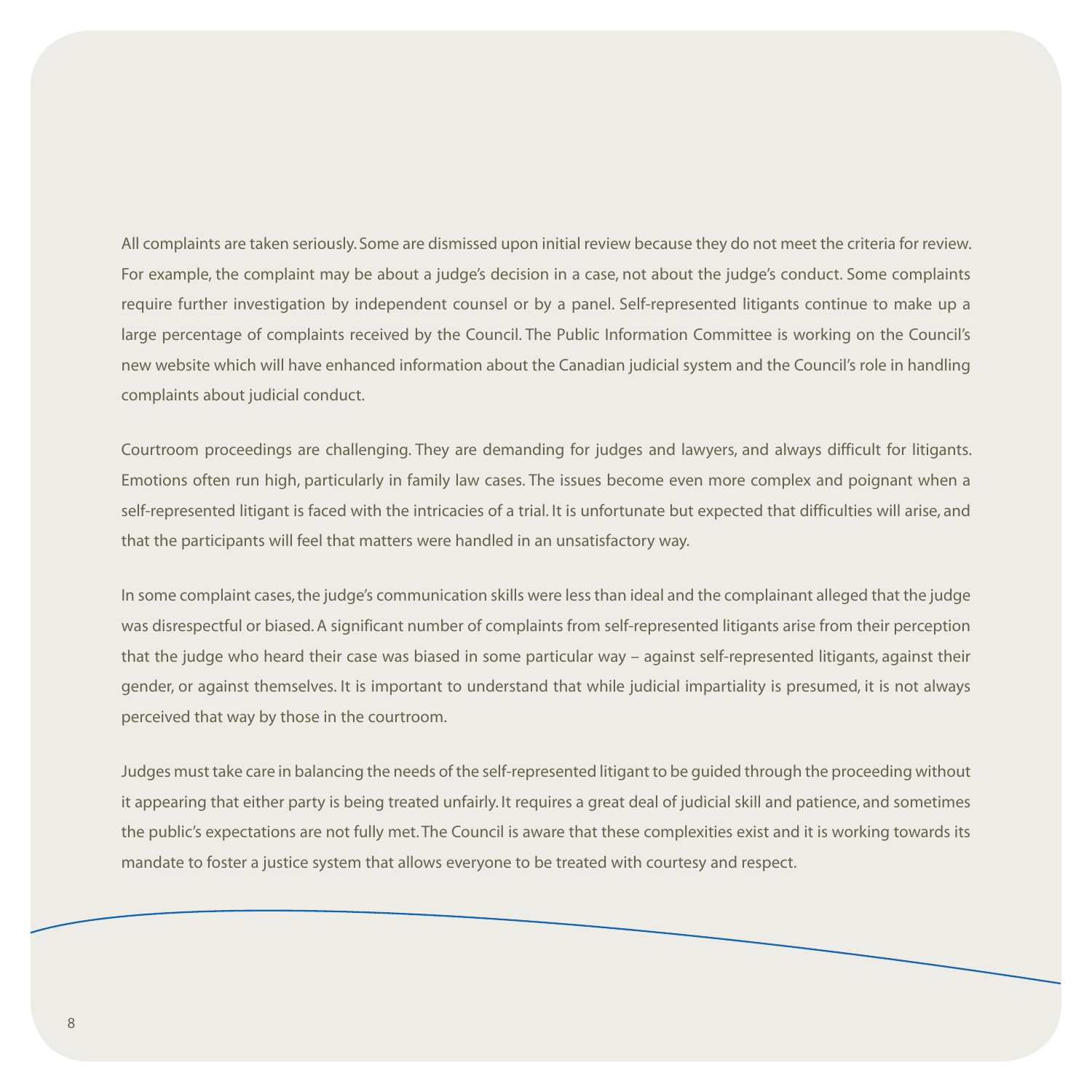*The following three complaints illustrate the type of difficulties that arise in the courtroom when a self-represented litigant believes that the judge has not handled the case fairly.*

# Complaint

The complainant, a self-represented party in a family law matter, alleged that the judge was rude, disrespectful, verbally abusive, and discriminated against her because she was a self-represented litigant.

9

#### Review

The matter was closed because the allegations were unfounded. A review of the case showed that the complainant repeatedly interrupted the judge and was evasive in answering the judge's questions. While a transcript is not always the best record, as it does not show a person's tone and demeanor when speaking, it did not support the complainant's allegations. The judge did interrupt at times, but it was necessary to ensure orderly proceedings. The judge adhered to the principle set out in *Ethical Principles for Judges:* "While acting decisively, maintaining firm control of the process and ensuring expedition, judges should treat everyone before the court with appropriate courtesy."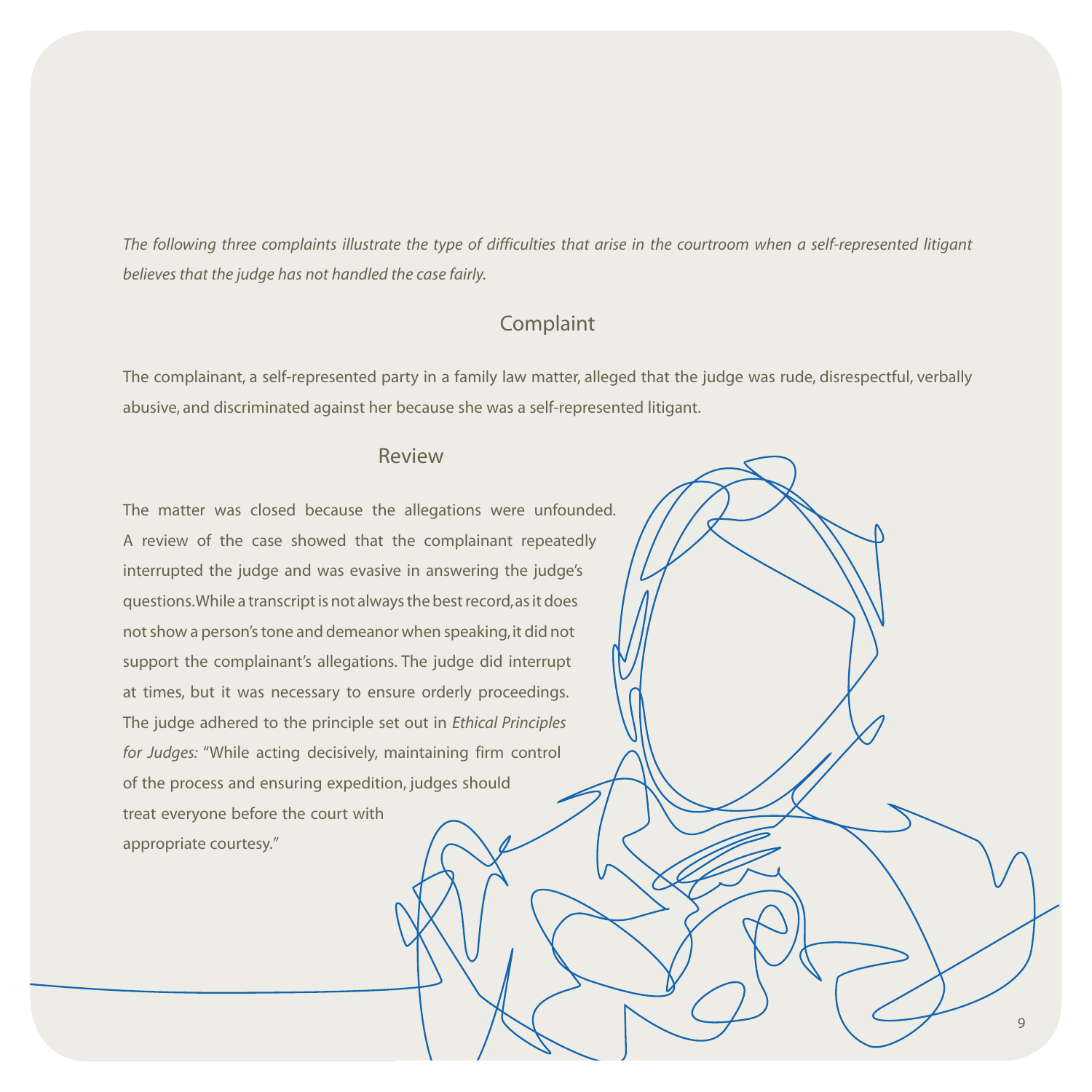# Complaint

The complainant was a self-represented party in an assault trial. The complainant alleged that the judge interrupted the complainant during closing arguments, did not want to listen to case law authorities, and was biased against selfrepresented litigants.

#### Review

The matter was closed because no further action was required. The judge did say that the case law was not important. These comments were not ideal, but they were not serious enough to warrant further investigation. Judges have a duty to maintain firm control of the proceedings before them. The judge's comments were intended to focus the complainant's submissions on the relevant point then being argued, and were not intended to suggest that he was not interested in the complainant's arguments about the law.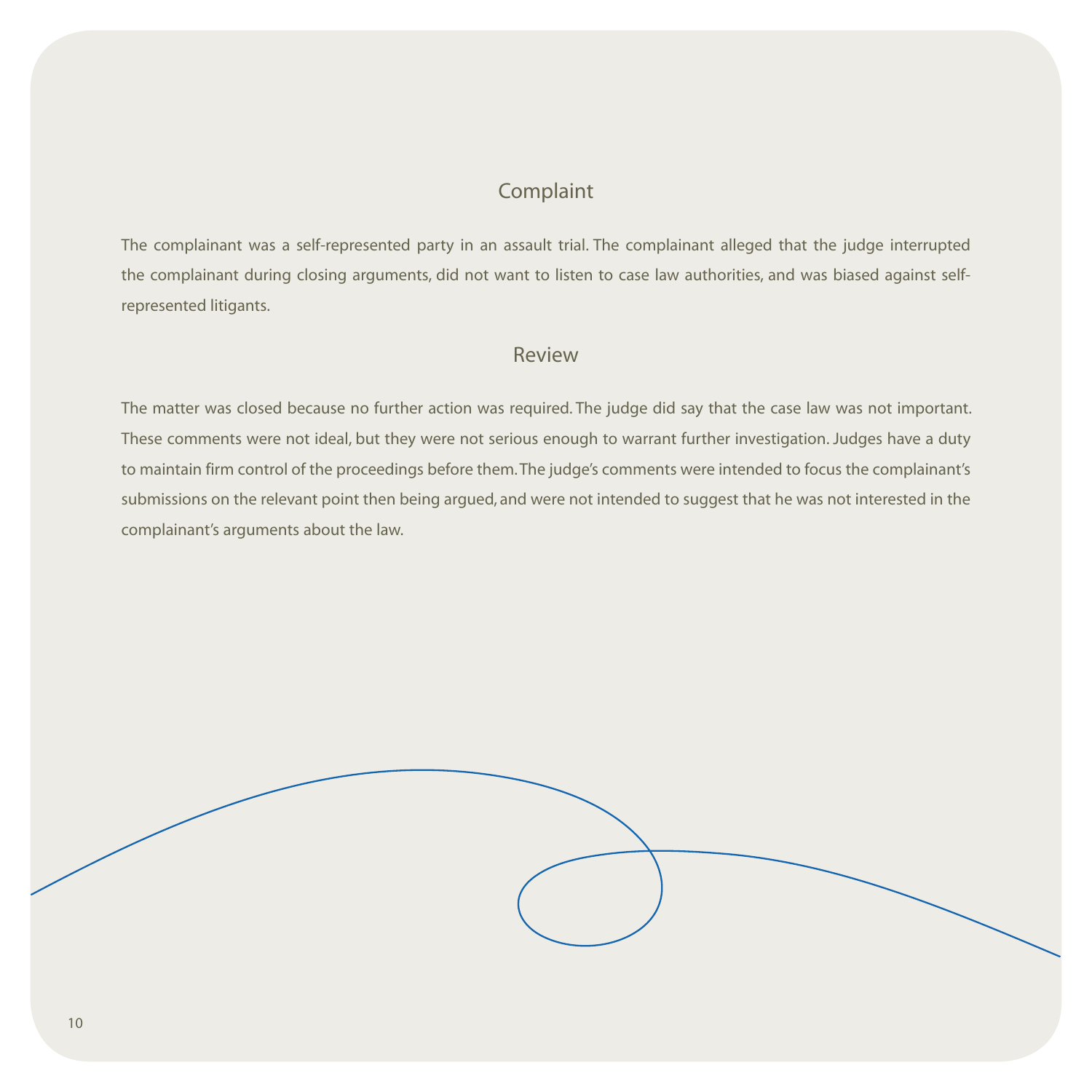## Complaint

The complainant was a represented party in a family law (custody) case. He alleged that the judge discriminated against him on the basis of gender and was overly sympathetic to his spouse because she was without counsel. The complainant further alleged that the judge was personally acquainted with his counsel and was biased against him.

#### Review

The Council reviewed the reasons for judgment and the matter was closed. A key factor in the proceedings was the credibility of the parties, and after the judge heard all the evidence, the complainant's testimony was not accepted. Review of the judge's decision was only available by way of appeal. As to the allegation of conflict of interest, the Council cannot respond to a request to recuse a judge. Judges are presumed to be impartial.

The complainant's lawyer should have raised an objection at the outset of the proceedings if there was any suggestion of impartiality. The complainant provided no information to support the allegation of bias.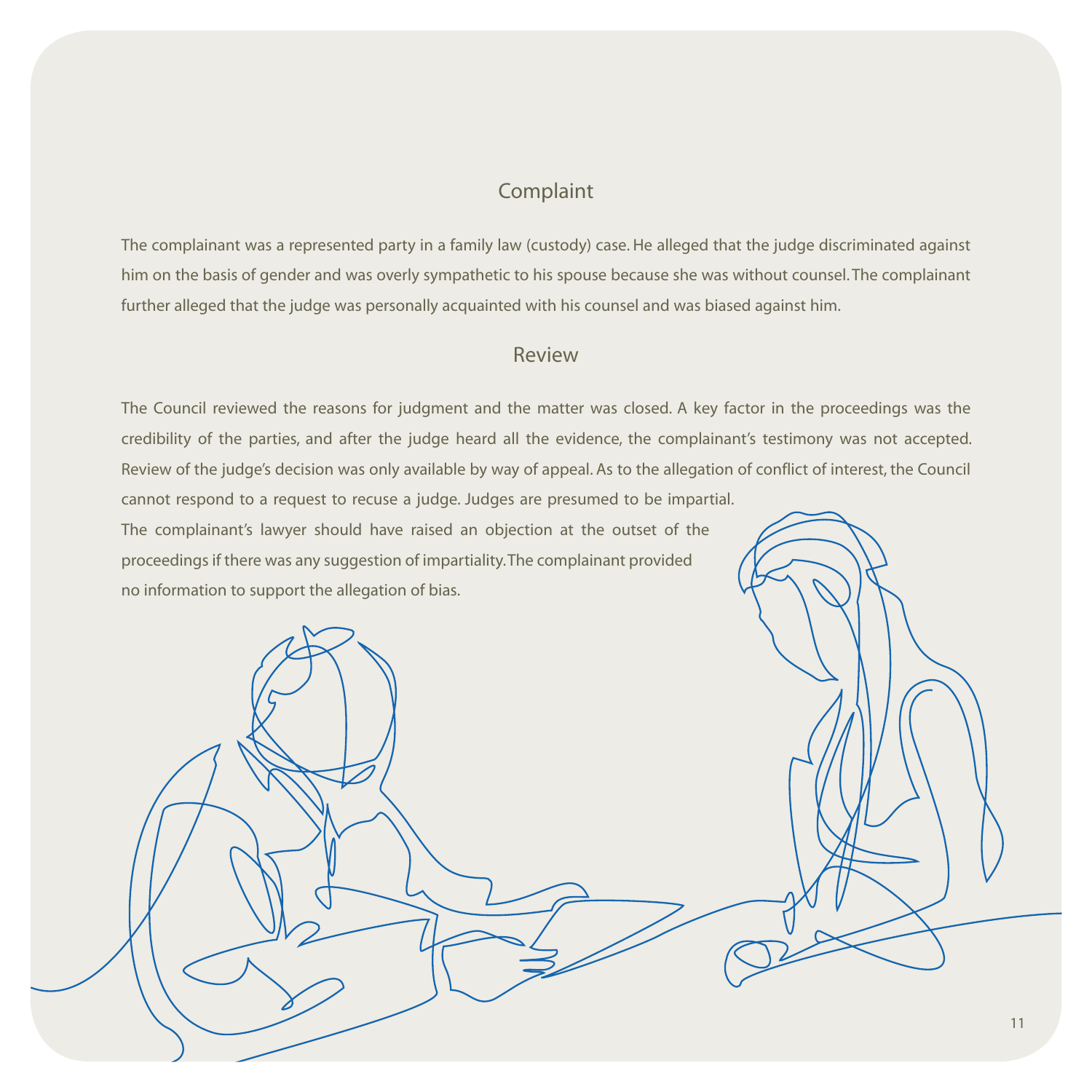*An allegation of bias against disabled persons was made in one case where the complainant believed that his mental health was unreasonably called into question.*

## Complaint

 The complainant was a party (the applicant) in a civil litigation matter. The complainant alleged that the judge shouted, used insulting language, was biased against disabled persons, and referred to the complainant as "mental."

#### Review

The matter was closed after court transcripts and tapes were reviewed. In referring to letters written to an elderly lady by the complainant using derogatory and inappropriate language, the judge had said, "My concern was for the applicant's mental health." The comment was deemed relevant in light of the judge's review of the complainant's actions and his motives in the context of the court proceedings. The court transcripts and tapes also revealed that the judge spent a lot of time patiently explaining different procedures to the complainant, and the allegation of bias against people with disabilities was unfounded.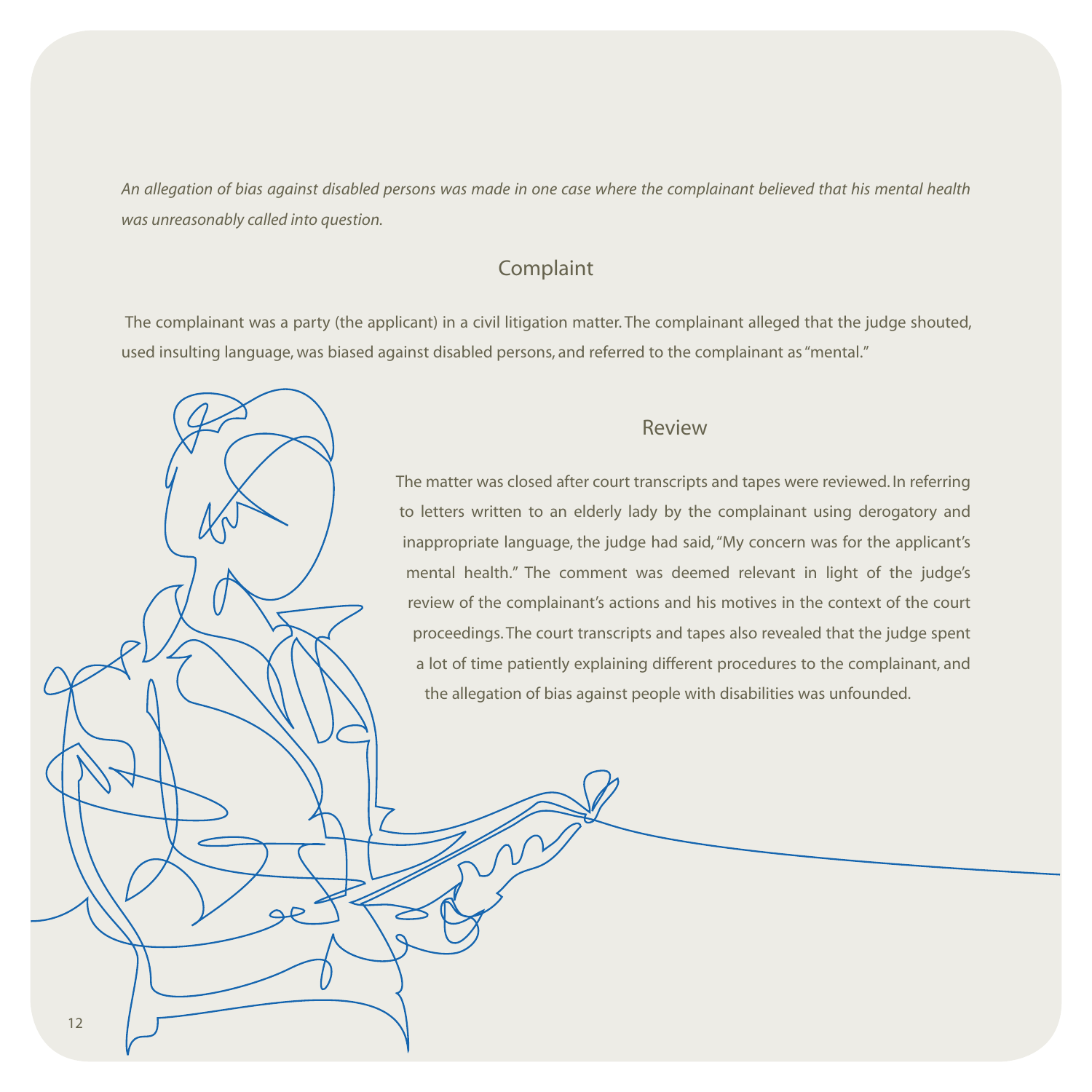*Some complaints raise serious allegations about a judge and must be investigated with the assistance of outside counsel. Counsel are chosen for their expertise and reputation in the legal community. Counsel may interview the judge, the complainant, and sometimes observers in the courtroom. Outside counsel were retained in the following two cases.*

# Complaint

Observers at a civil trial for breach of contract complained that the judge acted outrageously and made prejudicial statements against the defendant. They further alleged that the judge shouted at the participants, made discourteous and rude gestures and comments to counsel and litigants, and exhibited favouritism to the plaintiff.

#### Review

Outside counsel interviewed the complainants, the judge, and other observers at the trial. Counsel concluded that there was no basis to refer the matter to a Council panel for further review because there was no suggestion that the judge did not have the legal skills required to perform the judicial function. The complainants did, however, raise concerns about the judge's communication skills. Judges owe a duty of courtesy and respect to

every person in the courtroom, and they must be sensitive to the way their words and gestures are perceived. The judge in question recognized occasional impatience and irritation with trial participants and agreed to attend a course on communication skills for judges.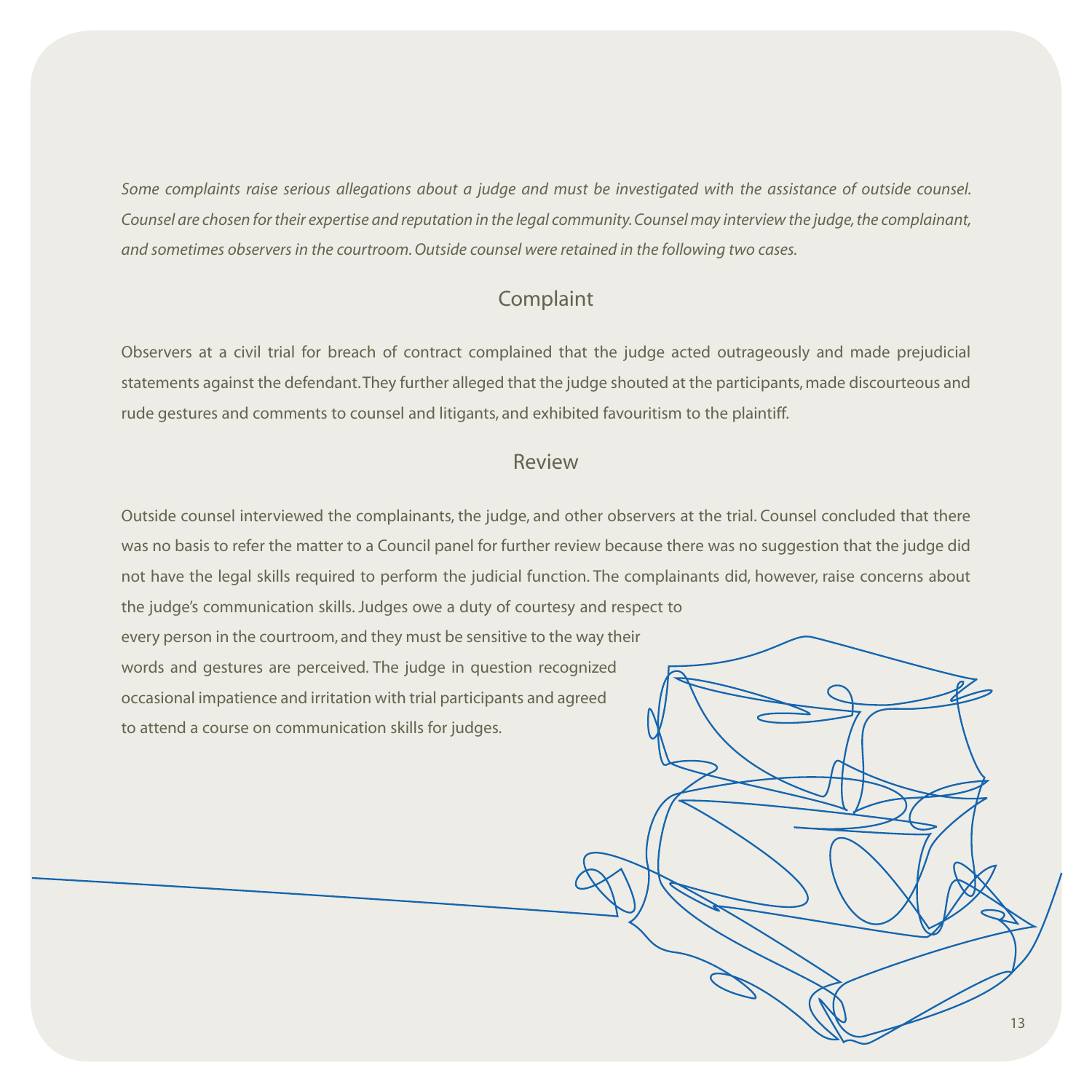## Complaint

A complaint was made by an interest group in an appeal of a same-sex family law matter. They believed that the chief justice had a conflict of interest in the case because his daughter was involved in a same-sex union and he therefore had a personal interest in the outcome of the case. They felt that the chief justice should have disclosed his interest and recused himself from the case. There were further allegations that the chief justice picked the other judges to hear the appeal in an effort to advance his personal views. In other words, the complainant alleged that the judge's personal views and conduct undermined his fundamental obligation to remain impartial.



#### Review

The matter was closed because no further action was required. The judge had no obligation to disclose his daughter's sexual orientation and the fact that he failed to do so did not indicate bias or a conflict of interest. True impartiality does not require that a judge have no opinions; it requires that the judge be free to entertain or act upon different points of view with an open mind. There was no basis for the allegation that the judge had assigned particular judges to the appeal panel. Because the complaint involved a member of the Council, the Council's decision was reviewed by an outside lawyer, who fully endorsed the Council's reasoning and decision.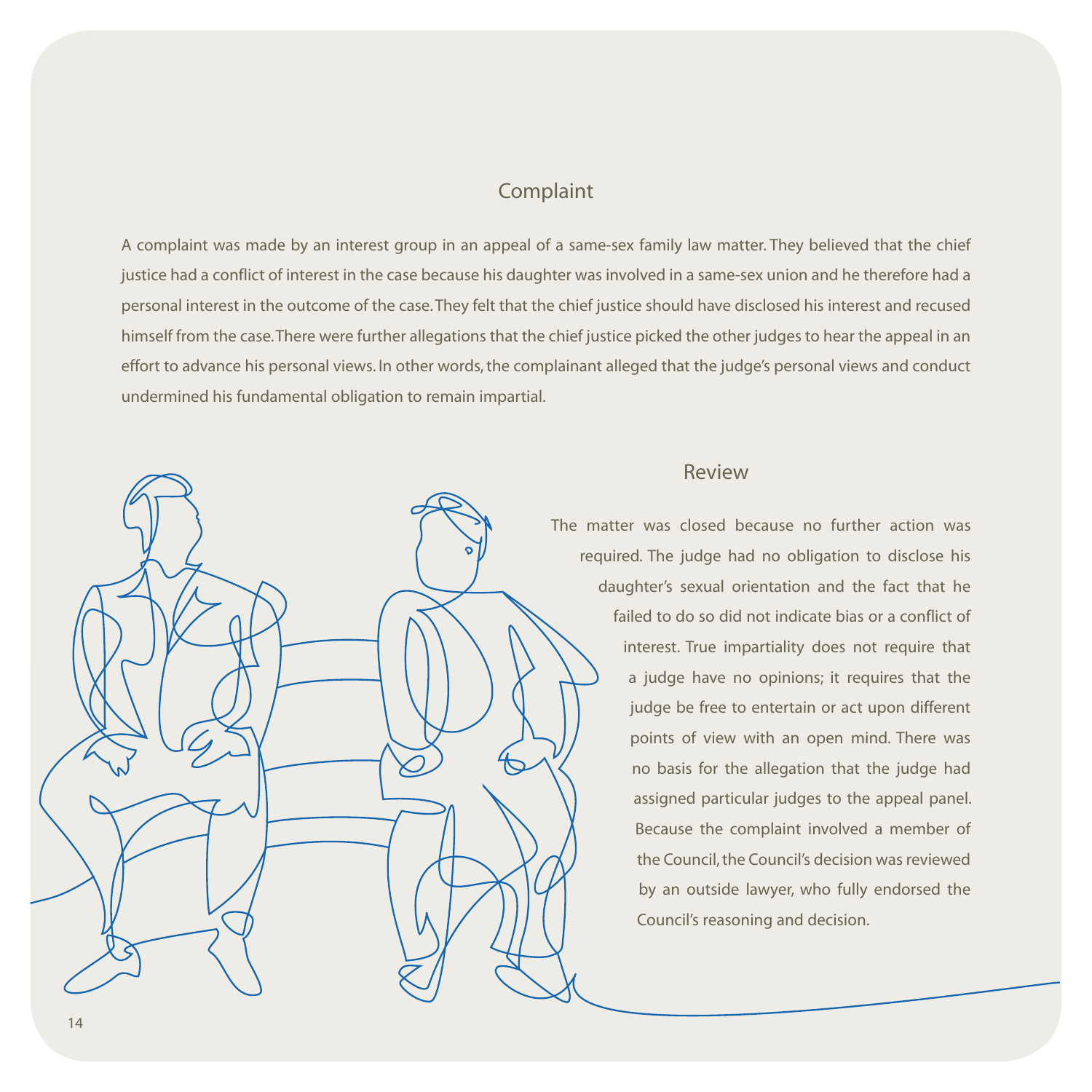*The Council sometimes receives complaints from vexatious litigants. These are people who repeatedly go before the courts and abuse the process. Following the receipt of numerous unfounded complaints, the complainant can be informed that future complaints regarding the same issues will not be reviewed by the Council. The following case is an illustration.*

# Complaint

The complainant was a party in a family law matter, and had appeared in court several times before different judges. He had filed previous complaints about the conduct of several different judges. He was not satisfied with a decision of the Conduct Committee on one of his complaints, and asked the Council to reconsider that complaint. He had alleged that one judge was discourteous, acted in a "criminal" manner by refusing to respect his rights under the Charter, that there was a general bias against men in the justice system, that judges collude to render decisions to avenge the filing of complaints against other judges or to make good for political favours, or to harass him.

#### Review

The Council reviewed a recording of the court proceedings. The complaint was reconsidered and dismissed by the Vice-Chair of the Judicial Conduct Committee. It was noted that the complainant was argumentative in court, repeatedly interrupted the judge, and challenged his authority. Although this made it very difficult for the judge to communicate with the complainant, the judge remained calm throughout the proceedings. Given that the complainant had filed six similar and unsupported complaints in one year, he was informed that future complaints relating to the same issues would not be given consideration in future.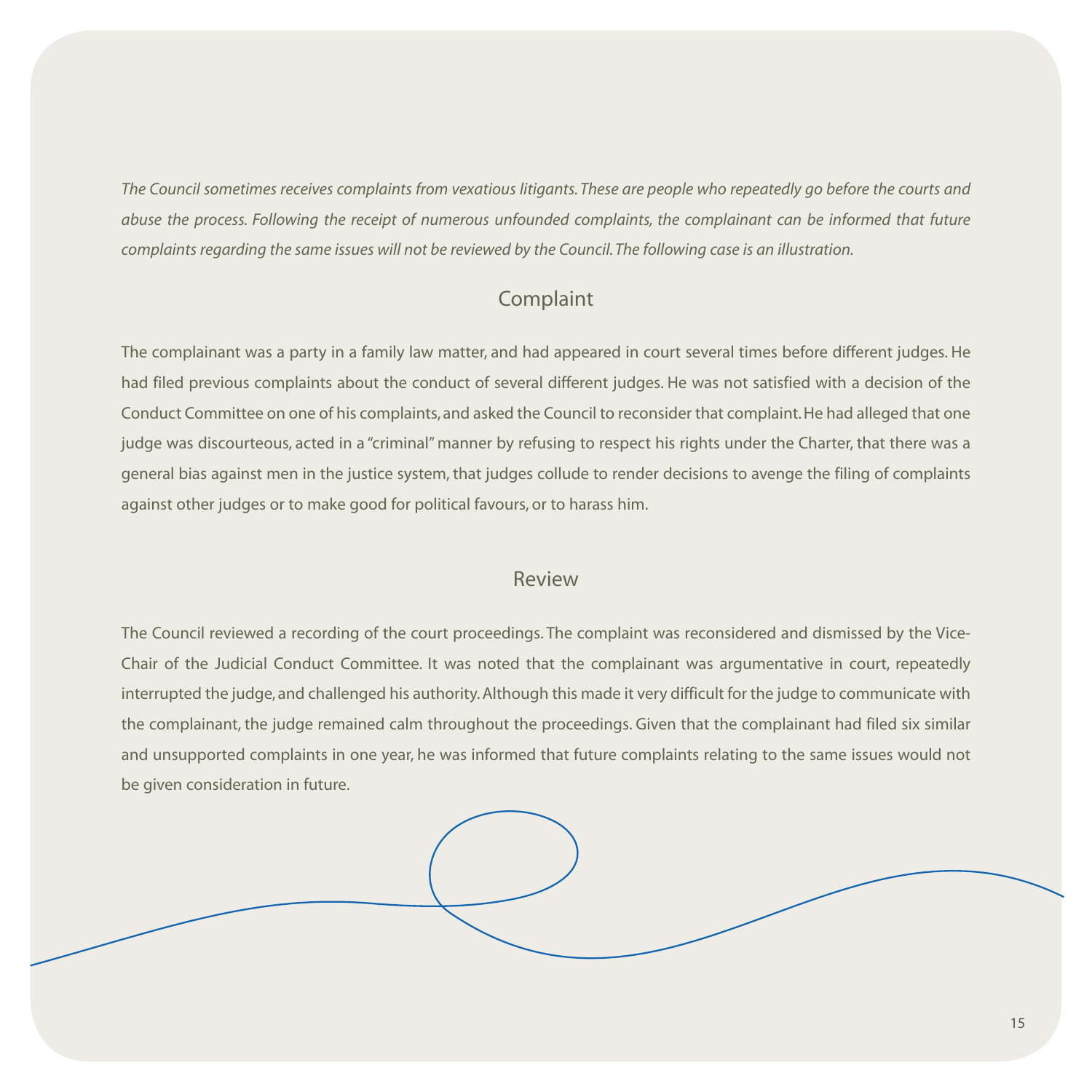#### **COMPLAINTS PROCESS**

<span id="page-19-0"></span>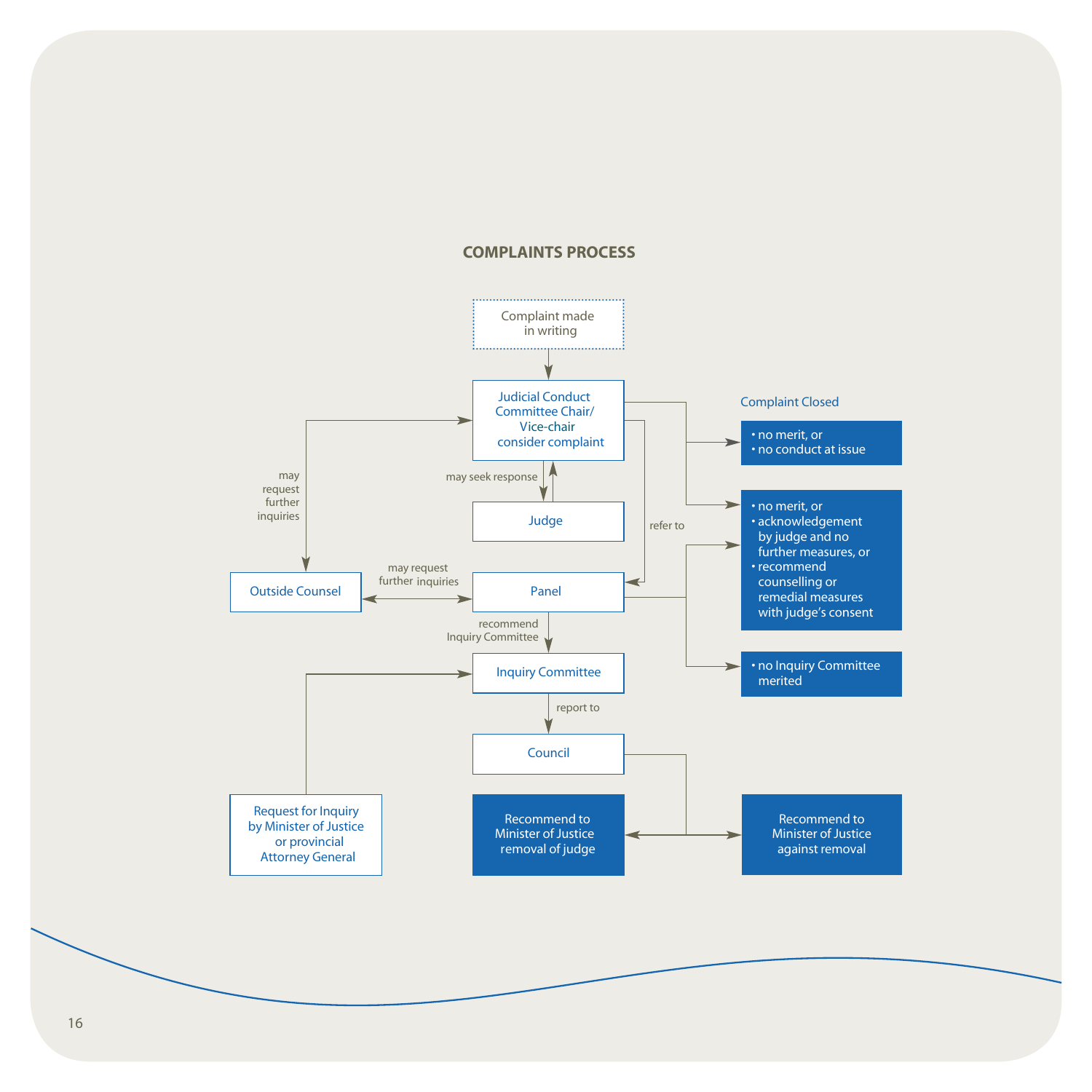<span id="page-20-0"></span>

|         | New files created | Carried over from<br>previous year | Total caseload | Closed | Carried into<br>new year |
|---------|-------------------|------------------------------------|----------------|--------|--------------------------|
| 1997-98 | 202               | $46$                               | 248            | 195    | 53                       |
| 1998-99 | 145               | 53                                 | 198            | 162    | 36                       |
| 1999-00 | 169               | 36                                 | 205            | 171    | 34                       |
| 2000-01 | 150               | 34                                 | 184            | 155    | 29                       |
| 2001-02 | 180               | 29                                 | 209            | 174    | 35                       |
| 2002-03 | 170               | 35                                 | 205            | 173    | 32                       |
| 2003-04 | 138               | 32                                 | 170            | 122    | 45                       |
| 2004-05 | 149               | 45                                 | 194            | 145    | 49                       |
| 2005-06 | 176               | 49                                 | 225            | 155    | 70                       |
| 2006-07 | 193               | $70\,$                             | 263            | 219    | 44                       |

#### **COMPLAINTS CASELOAD – 10-Year Overview**